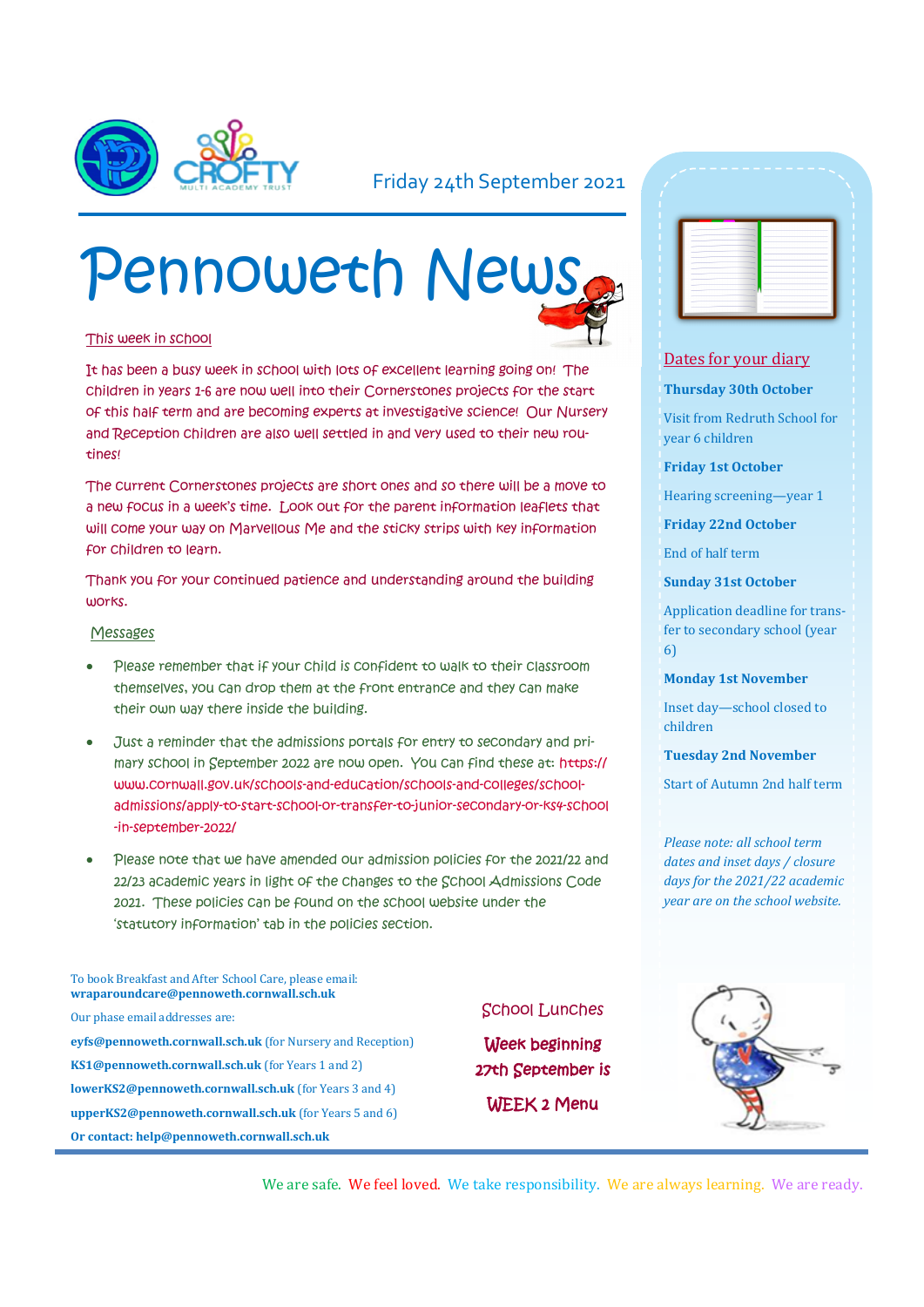# Character Qualities

We have 4 key characteristics that we are always on the lookout for! Each of these is represented by a character.

Considerate children are thoughtful, caring, sympathetic, helpful, polite, attentive, mindful and patient.

Inquisitive children are curious, inquiring, questioning, intrigued and eager to know.

Courageous children are bold, brave, valiant adventurous and determined.

Children who are being fun will be enthusiastic, excited, energetic, cheerful, light-hearted and will laugh!

We also have our Stars of the Week, who have been classroom superstars and DNA Champions for each phase.

| Quality     | Children Spotted in R, y1 and Y2 | Children Spotted in Y3, Y4, Y5 and Y6 |
|-------------|----------------------------------|---------------------------------------|
| Considerate | Porthcurno: Zachary              | Newlyn: Dexter                        |
|             | Gwithian: Logan                  | Mevagissey: Kiera                     |
|             | Marazion: Esme                   | Porthleven: Tilly                     |
|             |                                  | Pendeen: Travis                       |
|             |                                  | Lizard: Bea                           |
|             |                                  | Gwithian: Emelija                     |
|             | Porthcurno: Tabetha              | Newlyn: Blaise                        |
| Inquisitive | Gwithian: Skyla                  | Mevagissey: Jaxon                     |
|             | Marazion: Cody                   | Porthleven: Amelia T                  |
|             |                                  | Pendeen: Tommy                        |
|             |                                  | Lizard: Dakota                        |
|             |                                  | Gwithian: Chloe                       |
|             | Porthcurno: Archie               | Newlyn: Megan                         |
| Courageous  | Gwithian: Harper                 | Mevagissey: Archie                    |
|             | Marazion: Abi                    | Porthleven: Annabella                 |
|             |                                  | Pendeen: Kaycee                       |
|             |                                  | Lizard: Lissy                         |
|             |                                  | Gwithian: Leo                         |
|             | Porthcurno: Lyra                 | Newlyn: Alfie                         |
| Fun         | Gwithian: Sarah                  | Mevagissey: Kingsley                  |
|             | Marazion: Elodie                 | Porthleven: Oskar                     |
|             |                                  | Pendeen: George                       |
|             |                                  | Lizard: Conan                         |
|             |                                  | Gwithian: Vivien                      |
|             | Restormel: Rubi                  | Newlyn: Freddie                       |
|             | Tintagel: Thomas                 | Mevagissey: Maisie                    |
|             | Porthcurno: Mia                  | Porthleven: Kaiden                    |
|             | Gwithian: Vinnie                 | Pendeen: Henry                        |
|             | Marazion: Tommy                  | Lizard: Summer                        |
|             |                                  | Gwithian: Christopher                 |

We are safe champions: Lyra-Rose (Restormel), Molly (Tintagel), Ben (KS1), Poppy (LKS2), Rebecca (UKS2)

We feel loved champions: Keira (KS1), Noah R (LKS2), Emily F (UKS2)

We take responsibility champions: Joseph (KS1), Adam C (LKS2), Amelia (UKS2)

We are always learning champions: Charlie (KS1), Lucan (LKS2), Preston (UKS2)

We are ready champions: Maisie (KS1), Peggy (LKS2), Izzy (UKS2)